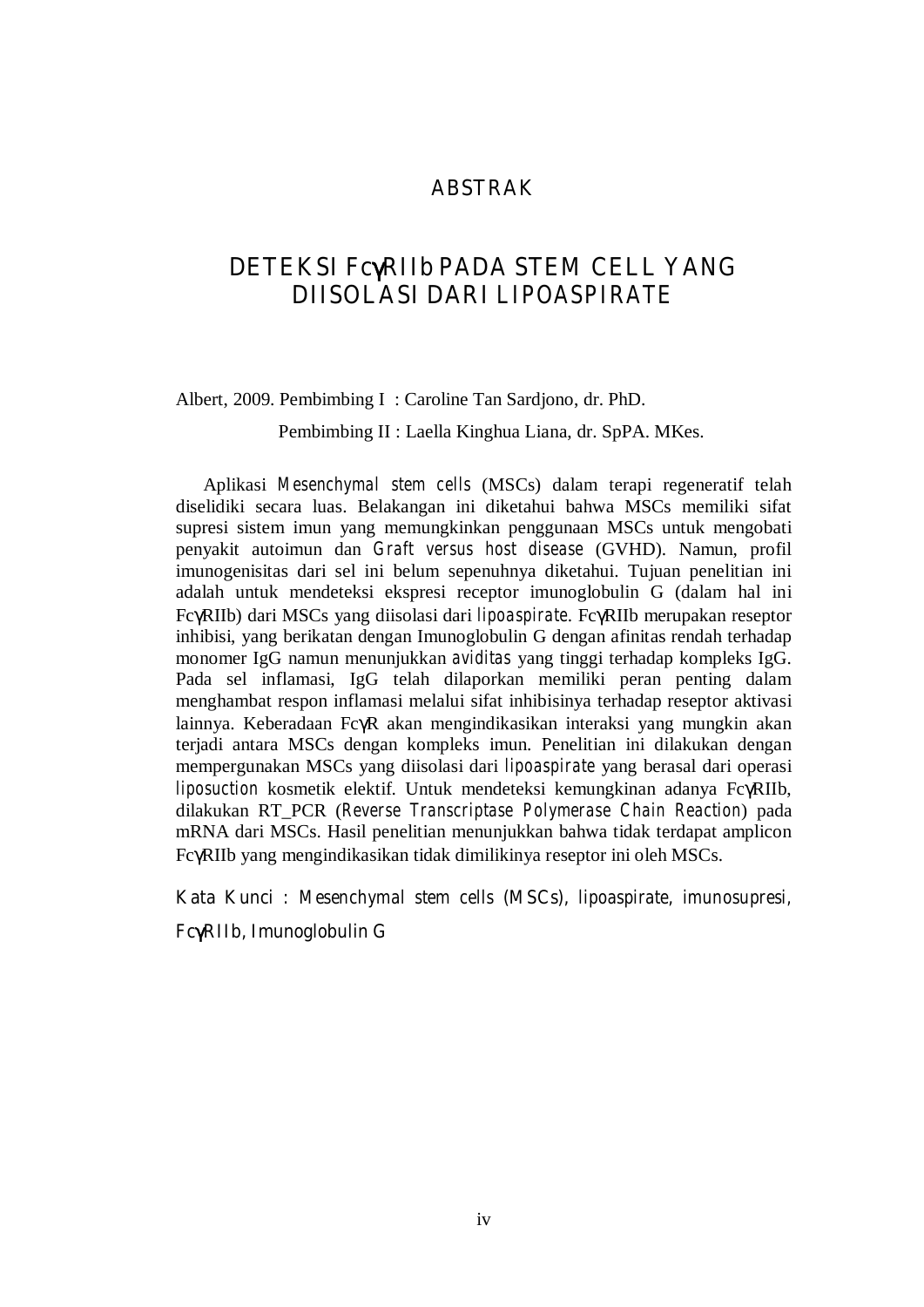#### *ABSTRACT*

# *Fc*γ*RIIb DETECTION IN STEM CELL ISOLATED FROM LIPOASPIRATE*

#### **Albert 0510084,2009** *1st Supervisor:* **Caroline Tan Sardjono, dr. PhD.**

*2nd Supervisor: Laella Kinghua Liana, dr. SpPA. MKes.* 

*Application of Mesenchymal stem cells (MSCs) in regenerative therapy has been explored extensively. Recently, it has been discovered that MSCs have immunosuppresive properties which facilitate the utilization of MSCs to treat autoimmune diseases and Graft versus host diseases (GVHD). However imunogenicity profile of these cells has not been fully characterized. The purpose of this study is to detect the immunoglobulin G receptor (i.e. Fc*γ*RIIb) expression on MSCs isolated from lipoaspirate. Fc*γ*RIIb is an inhibitory receptor for Immunoglobulin G with low affinity to monomeric IgG but exhibits high avidity towards complexed IgG. Fc*γ*RIIb on inflammatory cells has been reported to be important in inhibiting the inflammatory response through its inhibition properties toward the other activating receptors. The presence of FcγRs will indicate the possible interaction between MSCs to immune complexes. This study was conducted using MSCs isolated from lipoaspirate following an elective cosmetic liposuction surgery. To detect the possible presence of Fc*γ*RIIb, the mRNA from MSCs were subjected to RT\_PCR (Reverese Transcriptase Polymerase Chain Reaction). The results shown that there was no amplicon for Fc*γ*RIIb which indicate the absence of this receptor.* 

*Keywords: Mesenchymal stem cells (MSCs), lipoaspirate, immunosuppression,* 

*Fc*γ*RIIb, Immunoglobulin G.*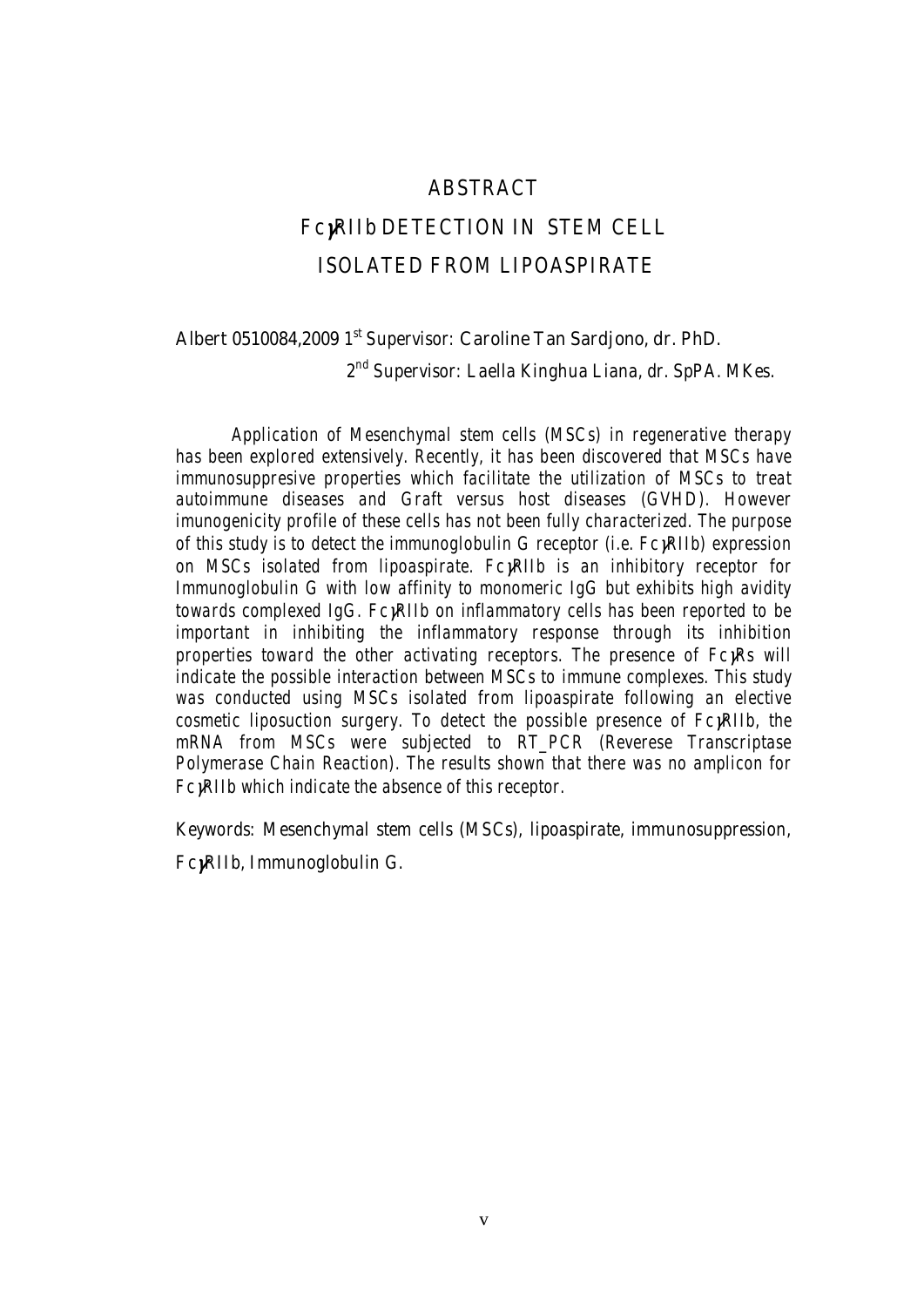## **DAFTAR ISI**

### **BAB I PENDAHULUAN**

### **BAB II TINJAUAN PUSTAKA**

### **BAB III METODE PENELITIAN**

| 3.3.2.b Thawing peripheral blood mononuclear cells (PBMCs)28               |  |
|----------------------------------------------------------------------------|--|
| 3.3.2. Analisis <i>flowcytometry</i> dengan menggunakan <i>fluoroscent</i> |  |
|                                                                            |  |
|                                                                            |  |
| 3.3.4. RT_PCR (Reverse transcriptase polymerase chain reaction  30         |  |
| 3.3.5. Deteksi kontaminan DNA dengan Polymerase Chain Reaction33           |  |
|                                                                            |  |

#### **BAB IV HASIL DAN PEMBAHASAN PENELITIAN**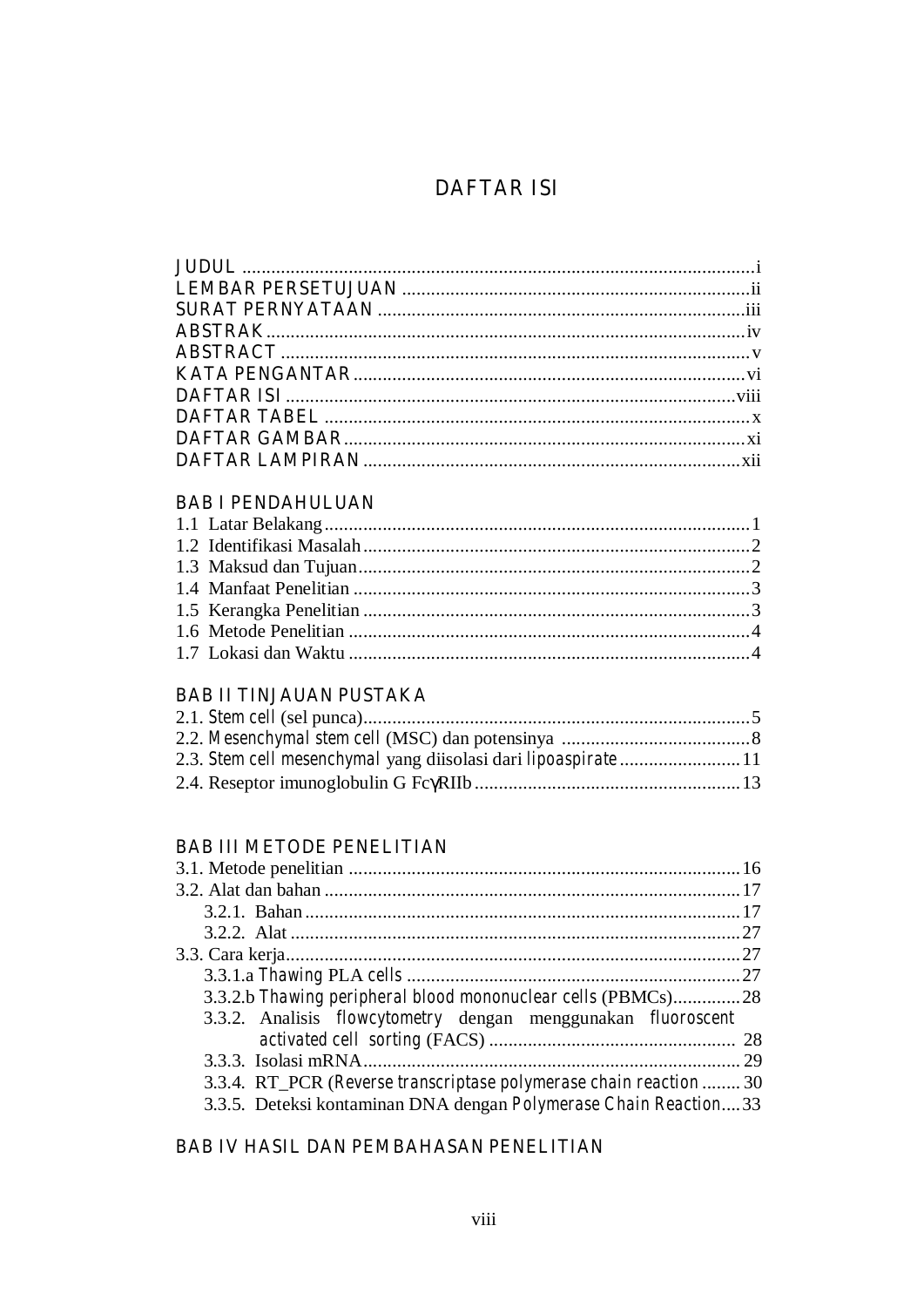| 4.2. Analisa ekspresi CD45 pada <i>processed lipoaspirate cells</i> 37 |  |
|------------------------------------------------------------------------|--|
|                                                                        |  |
|                                                                        |  |

### **BAB V KESIMPULAN DAN SARAN**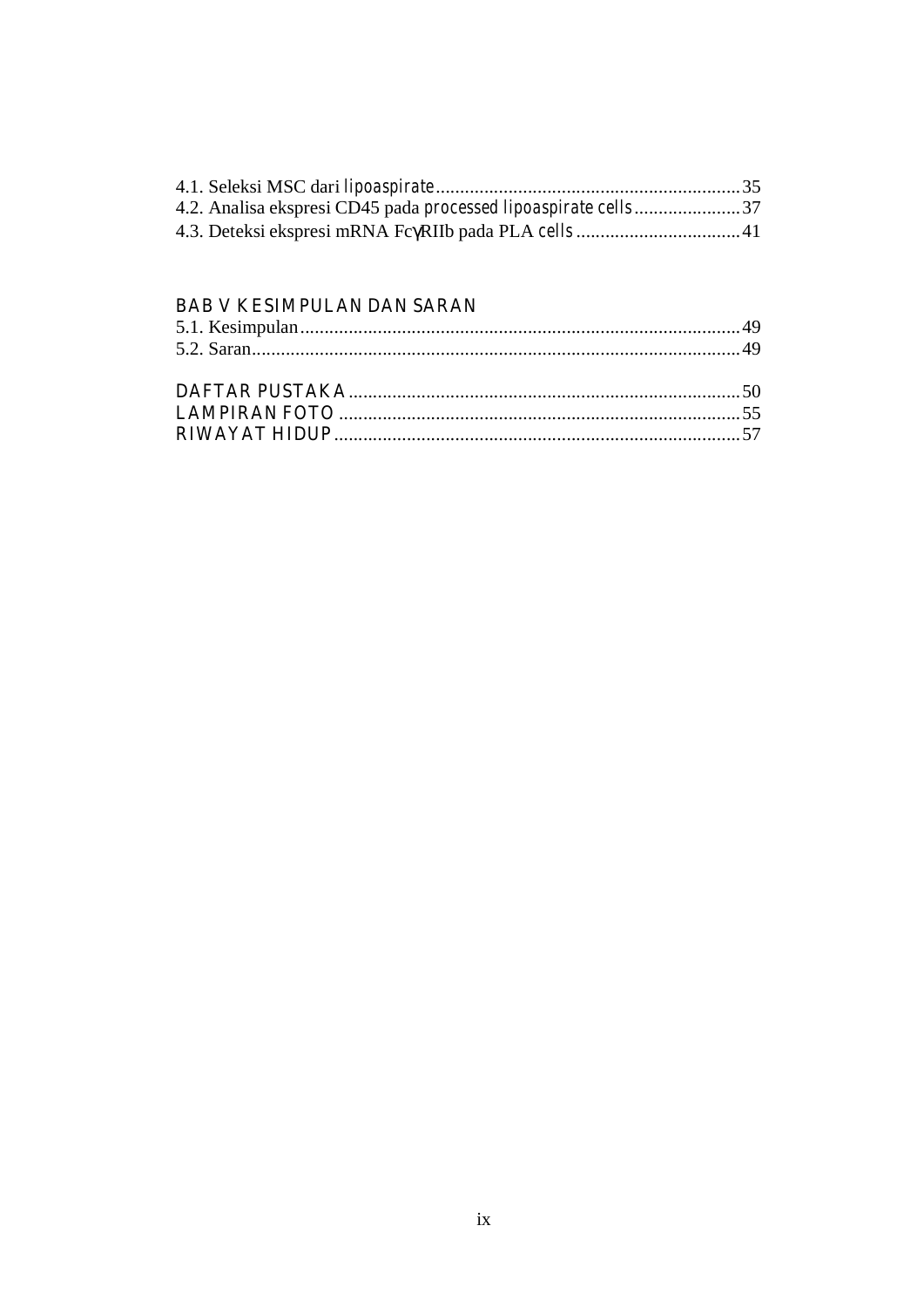## **DAFTAR TABEL**

| Tabel 3.2 Master Mix one step RT-PCR <i>B</i> -actin dan FcyRIIb31         |  |
|----------------------------------------------------------------------------|--|
|                                                                            |  |
|                                                                            |  |
|                                                                            |  |
|                                                                            |  |
|                                                                            |  |
| Tabel 4.1 Ekspresi common stem cell surface marker pada mesenchymal        |  |
| Tabel 4.2 Daftar <i>amplicon</i> RT-PCR yang diharapkan berserta ukuran 43 |  |